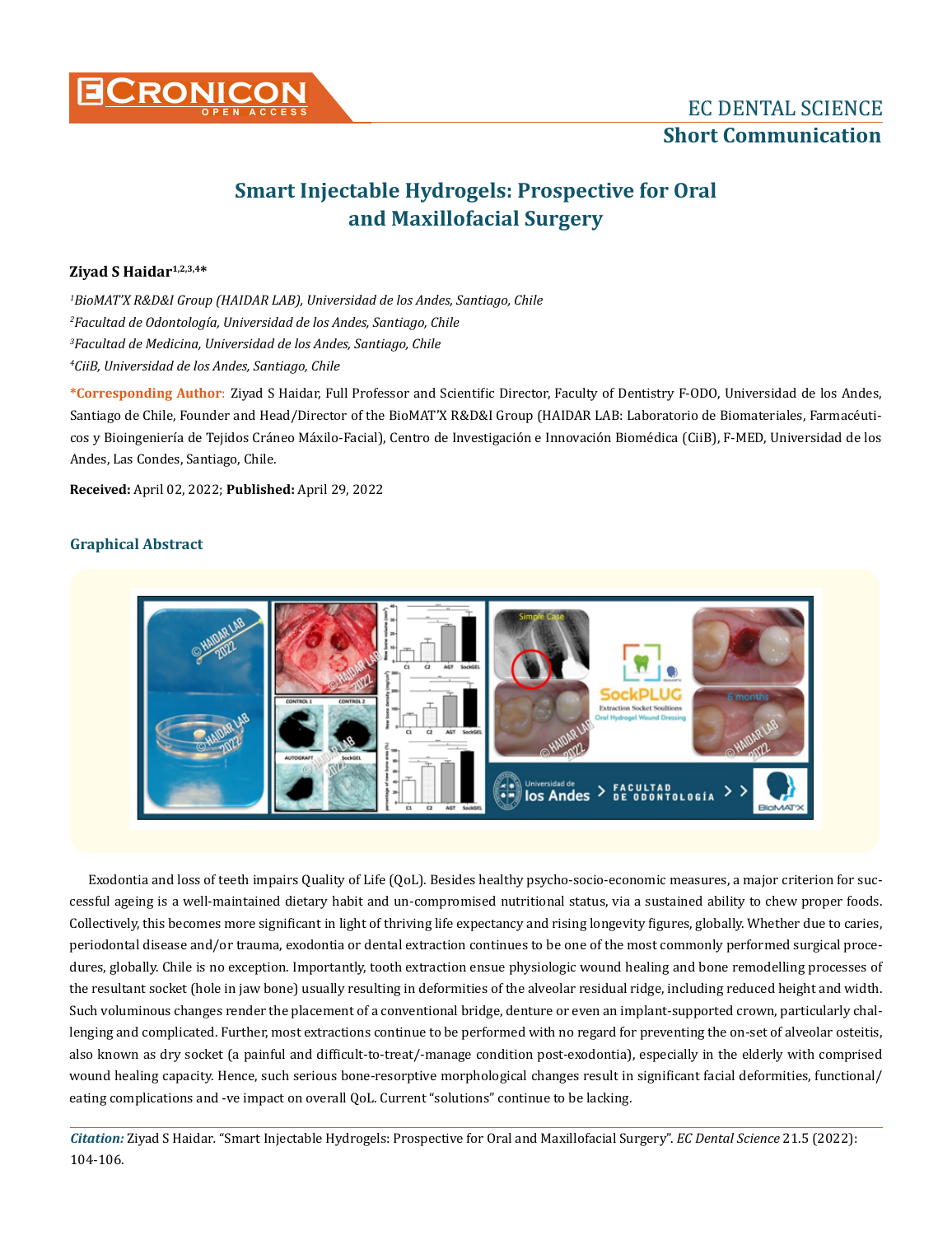The art and science of oro-maxillo-facial reconstruction is of great interest for contemporary oral and maxillofacial surgeons; in search for better bioengineering strategies and biomaterials: a core driver for bio-dental research, today. Despite significant improvements, in reconstruction techniques and materials, during last decades, the regeneration, restoration and/or repair of oro-dental and maxillo-facial defects remains a challenge. Indeed, our current clinical armamentarium, strategies, procedures and approaches used to reconstruct and heal complex defects, including different bone grafting methods, such as autologous bone grafts, allografts, bone-graft substitutes, distraction osteogenesis, guided bone regeneration (GBR) and/or more recently, computer-/PC-aided GBR/implantology (and membranes), are deemed restricted, daily. This is often multi-factorial; whether due to limited self-renewal capacity of the defect and/or the limited donor supply, increased morbidity, risk of antigenicity and foreign body reactions, and limited mechanical strength (and/or inadequate space maintenance over time), all often associated with the grafts used. Accessibility, availability, and operative-associated time, cost as well as expertise, do contribute as well. It can be sturdily stated that regenerative medicine and tissue engineering significantly direct the ongoing design, development, evaluation, optimization, and translation efforts of/for novel biomaterial-based solutions for use or application in oro-dental and cranio-maxillo-facial surgery indications including, but not limited to, localized site development (postharvesting), maxillary sinus floor lift (augmentation) and/or or extraction socket preservation, to list a few. Herein, nano-scaled injectable hydrogels as well as electro-spun nanofibers and/or 3D-bioprinted implantable scaffold matrices (or the combination thereof - considerable progress lately) are fine examples. Indeed, maxillary and mandibular alveolar bone regeneration and periodontal defect repair, have been, to a great extent the leading applied R&D&I focus, in clinical practice, through a series of major recent advancements. Injectable (biocompatible) hydrogels, for example, whether prepared using natural (alginate, chitosan, collagen, elastin, fibrin, gelatin, hyaluronic acid) and/or synthetic polymers (polyethylene glycol/PEG, polyvinyl alcohol/PVA, polylactic-co-glycolic acid/PLGA, polyhydroxyethyl methacrylate/PHEMA), and/or fabricated via physical (based on electrostatic forces) or chemical (cross-linking methods) processes, and or designed to combine favorable physico-chemico-mechanical properties as interpenetrating polymer network hydrogels (IPN), doublenetwork hydrogels (DN), or even programmable hydrogels and 3D printed hydrogels (recently combined with electro-spinning fabrication), have led to the introduction of a novel class of "tunable" biomaterials; smart injectable hydrogels, which besides holding a porous framework mimicking the extracellular matrix thereby allowing for cellular encapsulation/transplantation and proliferation, can match any defect (irregular, in particular) and deliver/release the bio-load, in a controllable manner. Furthermore, such pharmaco-kinetics can be modulated by any specific stimuli. Today, for bone tissue engineering and osteogenesis per se, such innovative hydrogels and scaffolds to supplement our clinical armamentarium and platform, require further spatio-temporal optimization in terms of (a) cellular penetration/seeding control and (b) micro-/macro-scale or-level rheology (mechanical properties and biodegradation mechanism for different clinical indications/scenarios); aspects that are currently being investigated and technical challenges that will be addressed, for their safe and efficacious biomedical use [1-10].

#### **Acknowledgements**

This work was carried out via operating grants provided to BioMAT'X R&D&I Group (HAIDAR LAB: Laboratorio de Biomateriales, Farmacéuticos y Bioingeniería de Tejidos Cráneo Máxilo-Facial), member of CiiB (Centro de Investigación e Innovación Biomédica), through the UANDES Department of Innovation (D. Segovia, A. Sadarangani and S. Becerra) and the 2021 ANID (CHILE)-NAM (USA) International Grant # NAM21I0022.

#### **Conflict of Interest**

The author of this article declares having no conflict of interest of any form or nature with any platelet concentrate product, protocol, technique or company.

*Citation:* Ziyad S Haidar*.* "Smart Injectable Hydrogels: Prospective for Oral and Maxillofacial Surgery". *EC Dental Science* 21.5 (2022): 104-106.

105